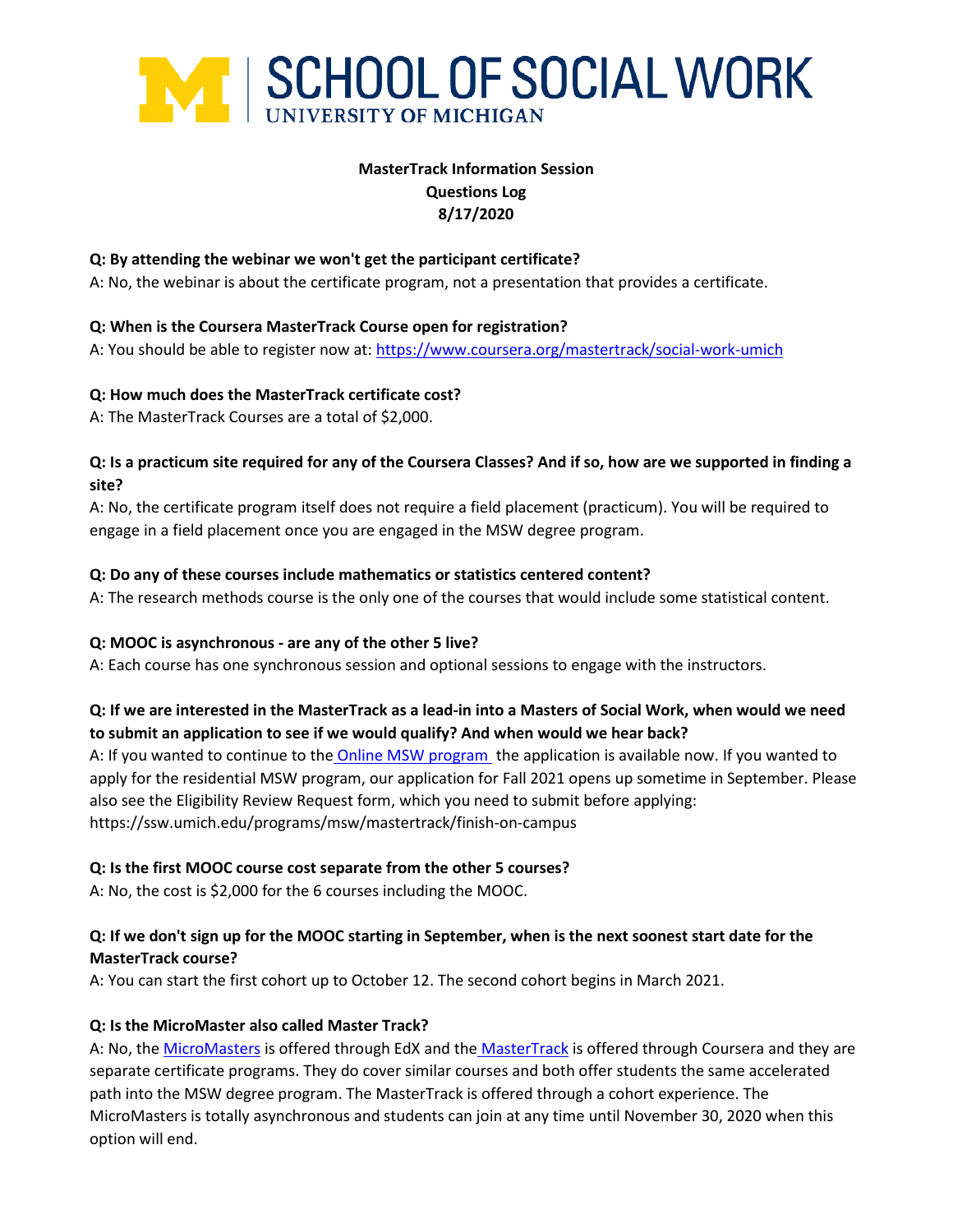# **Q: I see the first MasterTrack cohort begins in September 2020, when will the second cohort begin?**

A: The second cohort will begin in March 2021. A third cohort will begin in May 2021.

# **Q: Can one begin the MasterTrack course while completing an undergraduate degree at another institution (final semester)?**

A: This is possible. You will want to submit the Eligibilty Review Request form if you want to pursue the MSW degree as well: https://ssw.umich.edu/programs/msw/mastertrack/finish-on-campus This is due to the fact there is an experience requirement.

### **Q: Will the results of our performance and course names be reflected on our transcripts?**

A: No, the MasterTrack certificate program courses are not reflected on your transcript as they are not credit bearing and occur prior to starting the MSW degree program.

# **Q: Is there some flexibility between online and residential learning (i.e. could we switch from starting online in the spring to being on campus in the fall)?**

A: You may complete the MasterTrack online and then transition into the on campus MSW program beginning in a fall term. You will need to be fully admitted to the degree seeking MSW program.

# **Q: Any materials to purchase for a MasterTrack? Or are all reading materials, etc. digital/free?**

A: There is a \$2000 fee for the certificate program and that is the only expense.

# **Q: How long is the MSW program once someone has completed the MasterTrack? Specifically the Interpersonal Practice online MSW program.**

A: The online MSW program is part-time and would be completed over 7 semesters (2.5 years) with 45 credits once the certificate program is completed.

# **Q: Is there a timeline (or a deadline) for when we would need to fill out the Eligibility review request for continuing on to the Masters of Social Work at U of M?**

A: No, but you want to do this first if your goal is to enroll in the MSW program.

# **Q: Can a MicroMaster holder pursue online courses to get a Masters degree?**

A: If you successfully complete the MicroMasters and meet the experience eligibility, yes you would be able to complete the Part-Time Online program.

# **Q: Please remind me - what does MOOC stand for?**

A: Massive Open Online Course.

#### **Q: Does the MasterTrack course qualify me for masters at any other Universities?**

A: It does not. The MasterTrack is only recognized by our University. You could certainly communicate that you had completed this certificate on your resume if applying to an MSW program.

#### **Q: What is the benefit of this track ?! What does it lead to? What kind of jobs I can do with this certificate?**

A: The certificate program alone can be used for continuing education surrounding social work, it could provide for advancement within a current position or it could be used to add to a resume in hopes of obtaining a social work/social service position. The benefit of completing the certificate program to use towards the MSW degree would be that less time is needed to complete the MSW portion, therefore saving money as well.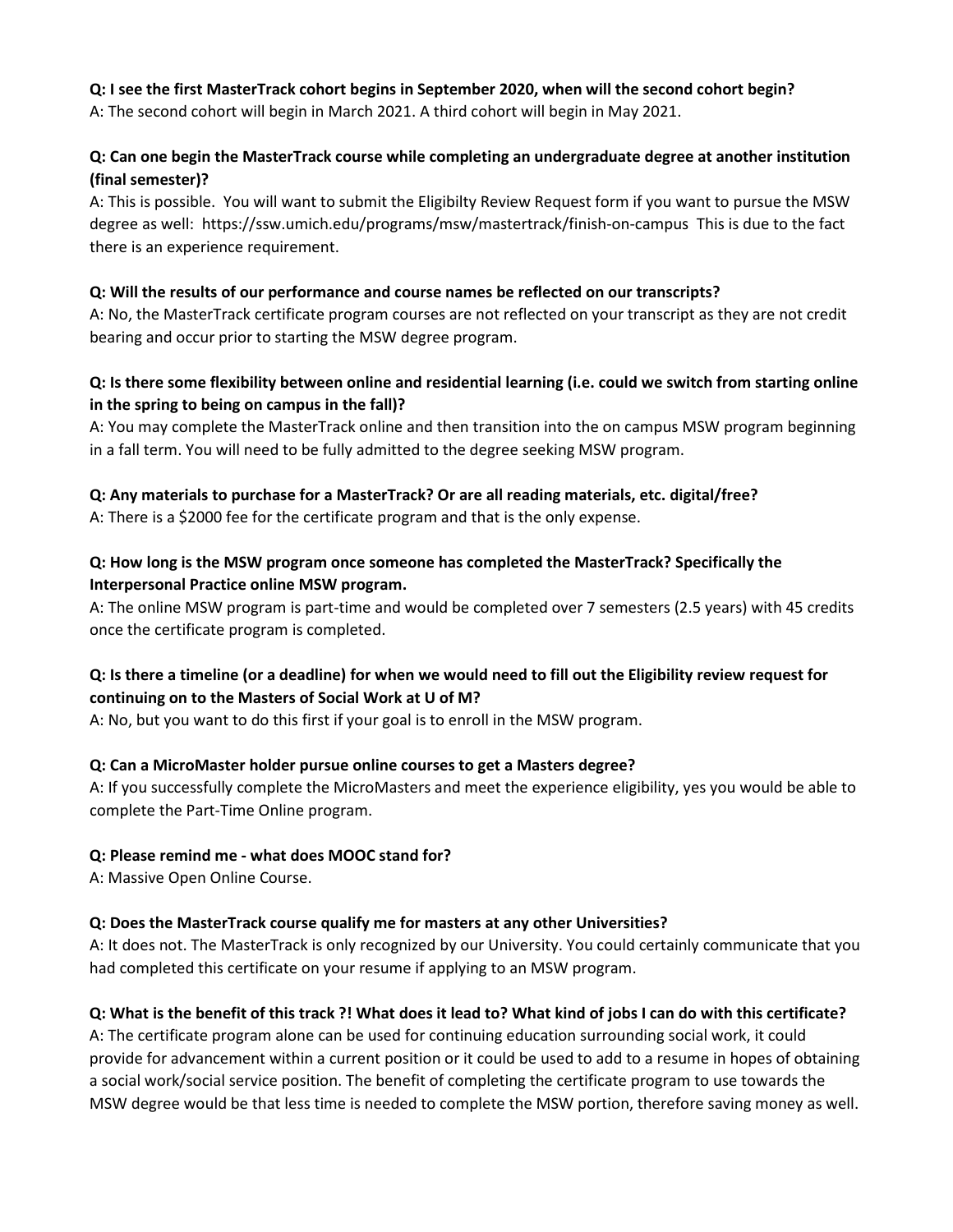# **Q: So would I be lying if a passed this course and told people, "I have my masters in social work"?**

A: You would not have a Masters in Social Work degree simply by completing the certificate program only. You will receive the Master of Social Work degree only if you then proceed into the MSW degree program. You can state that you have completed a MicroMasters certificate in social work.

### **Q: Is there a difference between the online and residential MSW?**

A: Yes, the online MSW program will only be offered as part-time for those interested in our Interpersonal Practice pathway. You can complete our residential MSW program either full-time or part-time. Our evening/weekend part time program also has some pathway limitations.

# **Q: Will the results of our performance and course names as far as MicroMaster is concerned be reflected on our transcripts?**

A: You receive a certificate for completing the certificate program. It is not credit-bearing, but it does reduce the MSW requirements by 15 credits at our MSW program only. The certificate is not listed on the transcript if you enroll in the MSW program.

# **Q: If I am pursuing a graduate degree in UMSI, am I eligible for master track?**

A: Yes, you may enroll in the MasterTrack certificate program. You would need to apply to the MSW program and meet an experience requirement in order to complete the MasterTrack MSW program. Dual degree students however would need to pursue the residential MSW program, the online program MSW program is not an option.

### **Q: Would I be licensed as a Social Work practitioner after getting an MSW at UofM?**

A: No, social work licensure is provided through the respective State that you wish to practice in. You will receive the MSW degree which the first step towards obtaining licensure. Many states require passing a licensing exam, application, fees and post MSW supervision hours to obtain licensure.

# **Q: Is the residential MSW currently remote due to COVID? Or is it hybrid? Will this change in Spring of 2021?**

A: We are doing a hybrid and online mixture. Unfortunately, we are not sure what Spring 2021 will look like yet.

# **Q: What is the tuition rate for those entering in the spring or fall 2021 MSW online program?**

A: The online program is a part-time program therefore students are charged per credit hour and you can find estimates at https://ssw.umich.edu/admissions/msw/tuition/part-time. Please note that students engaged in our online program are eligible for School of Social Work grants and scholarships as well.

# **Q: How do students in the online program get practicum hours? All online or in-person but from a remote area?**

A: Hours are typically done in-person; however, they can be near your home if you are located in the United States.

#### **Q: Other than the mental health concentration, all others must be completed in Ann Arbor?**

A: The online MSW program is only available for students interested in our Interpersonal Practice pathway. If you are interested in any other pathway, you must engage in our residential MSW program (full-time or parttime).

#### **Q: Does the MicroMaster course qualify me for masters at any other Universities?**

A: It does not. The MicroMasters or MasterTrack courses are only recognized by our MSW program.